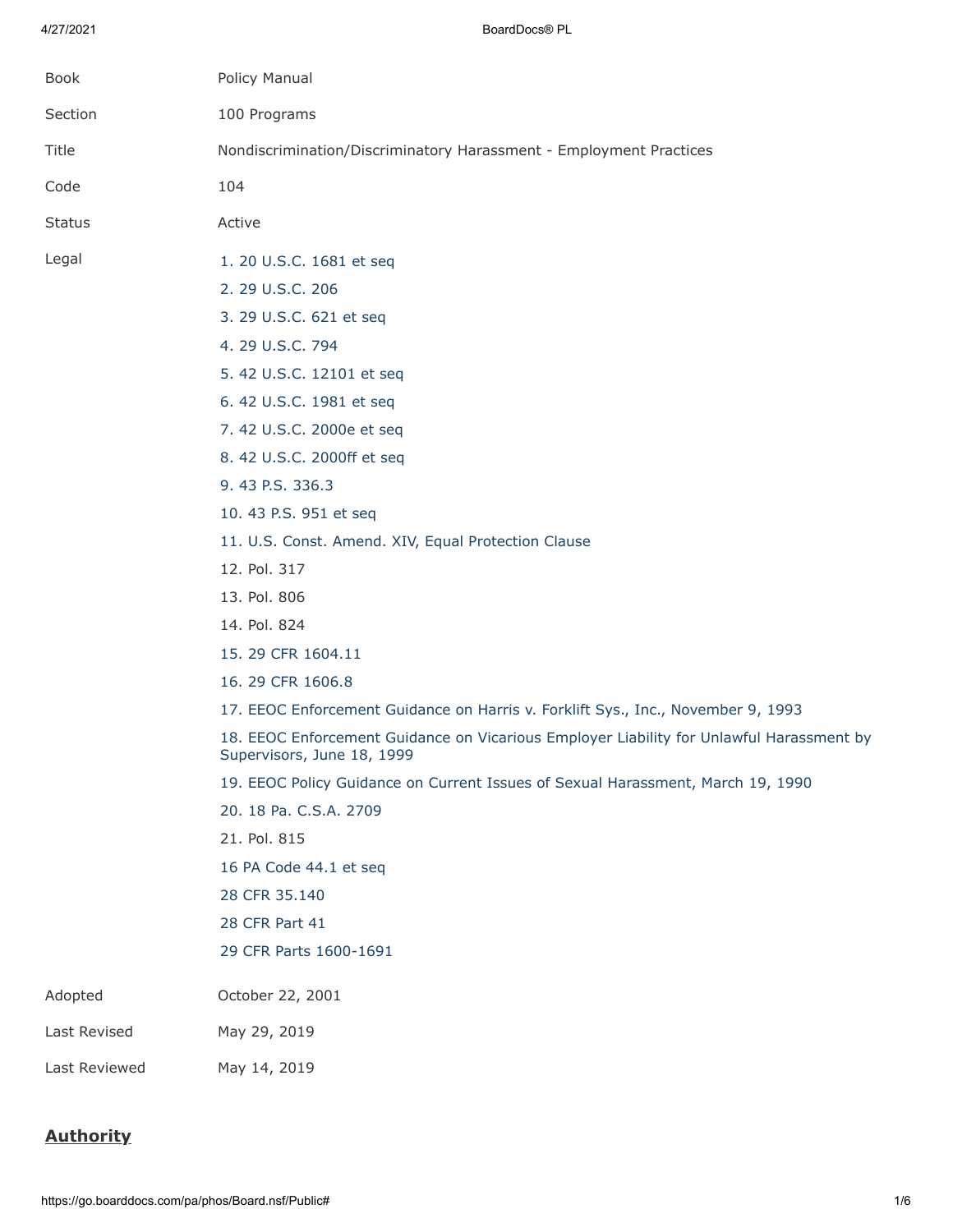4/27/2021 BoardDocs® PL

The Board declares it to be the policy of this district to provide to all persons equal access to all categories of employment in this district, regardless of race, color, age, creed, religion, sex, sexual orientation, ancestry, national origin, marital status, genetic information, pregnancy or handicap/disability. The district shall make reasonable accommodations for identified physical and mental impairments that constitute disabilities, consistent with the requirements of federal and state laws and regulations[.\[1\]](http://www.law.cornell.edu/uscode/text/20/chapter-38)[\[2\]](http://www.law.cornell.edu/uscode/text/29/206)[\[3\]](http://www.law.cornell.edu/uscode/text/29/chapter-14)[\[4\]](http://www.law.cornell.edu/uscode/text/29/794)[\[5\]](http://www.law.cornell.edu/uscode/text/42/chapter-126)[\[6\]](http://www.law.cornell.edu/uscode/text/42/chapter-21/subchapter-I)[\[7\]](http://www.law.cornell.edu/uscode/text/42/chapter-21/subchapter-VI)[\[8\]](http://www.law.cornell.edu/uscode/text/42/chapter-21F)[\[9\]](http://www.legis.state.pa.us/cfdocs/legis/LI/uconsCheck.cfm?txtType=HTM&yr=1959&sessInd=0&smthLwInd=0&act=694&chpt=0&sctn=3&subsctn=0)[\[10\]](http://www.legis.state.pa.us/cfdocs/Legis/LI/uconsCheck.cfm?txtType=HTM&yr=1955&sessInd=0&smthLwInd=0&act=0222.)[\[11\]](https://www.law.cornell.edu/constitution/amendmentxiv)

The Board encourages employees and third parties who believe they or others have been subject to discrimination to promptly report such incidents to designated employees.

The Board directs that verbal and written complaints of discrimination shall be investigated promptly, and appropriate corrective action be taken when allegations are substantiated. The Board directs that any complaint of discrimination brought pursuant to this policy shall also be reviewed for conduct which may not be proven discriminatory under this policy but merits review and possible action under other Board policies.[12][13][14]

# **Confidentiality**

Confidentiality of all parties, witnesses, the allegations, the filing of a complaint, and the investigation shall be handled in accordance with this policy and the district's legal and investigative obligations.

## **Retaliation**

The Board prohibits retaliation against any person for making a report of discrimination or participating in a related investigation or hearing, or opposing practices the person reasonably believes to be discriminatory. A complaint of retaliation shall be handled in the same manner as a complaint of discrimination.

# **Definitions**

# Discriminatory Harassment

Harassment by students, employees or third parties on the basis of race, color, age, creed, religion, sex, sexual orientation, ancestry, national origin, marital status, genetic information, pregnancy or handicap/disability is a form of discrimination and is subject to this policy. A person who is not necessarily an intended victim or target of such harassment but is adversely affected by the offensive conduct may file a report of discrimination on his/her own behalf.[\[8\]](http://www.law.cornell.edu/uscode/text/42/chapter-21F)[\[15\]](http://www.law.cornell.edu/cfr/text/29/1604.11)[\[16\]](http://www.law.cornell.edu/cfr/text/29/1606.8)[\[17\]](https://www.eeoc.gov/policy/docs/harris.html)[\[18\]](https://www.eeoc.gov/policy/docs/harassment.html)[\[19\]](https://www.eeoc.gov/policy/docs/currentissues.html)

For purposes of this policy, **harassment** shall consist of unwelcome conduct such as graphic, written, electronic, verbal or nonverbal acts including offensive jokes, slurs, epithets and name-calling, ridicule or mockery, insults or put-downs, offensive objects or pictures, physical assaults or threats, intimidation, or other conduct that may be harmful or humiliating or interfere with a person's work performance and which relates to an individual's or group's race, color, age, creed, religion, sex, sexual orientation, ancestry, national origin, marital status, genetic information, pregnancy or handicap/disability when such conduct is:

- 1. Sufficiently severe, persistent or pervasive; and
- 2. A reasonable person in the complainant's position would find that it creates an intimidating, threatening or abusive work environment such that it deprives or adversely interferes with or limits an individual or group of the ability to participate in or benefit from the services, activities or opportunities offered by a school.

For purposes of this policy, **sexual harassment** shall consist of unwelcome sexual advances; requests for sexual favors; and other inappropriate verbal, nonverbal, written, electronic, graphic or physical conduct of a sexual nature when:

1. Submission to such conduct is made explicitly or implicitly a term or condition of an employee's status; or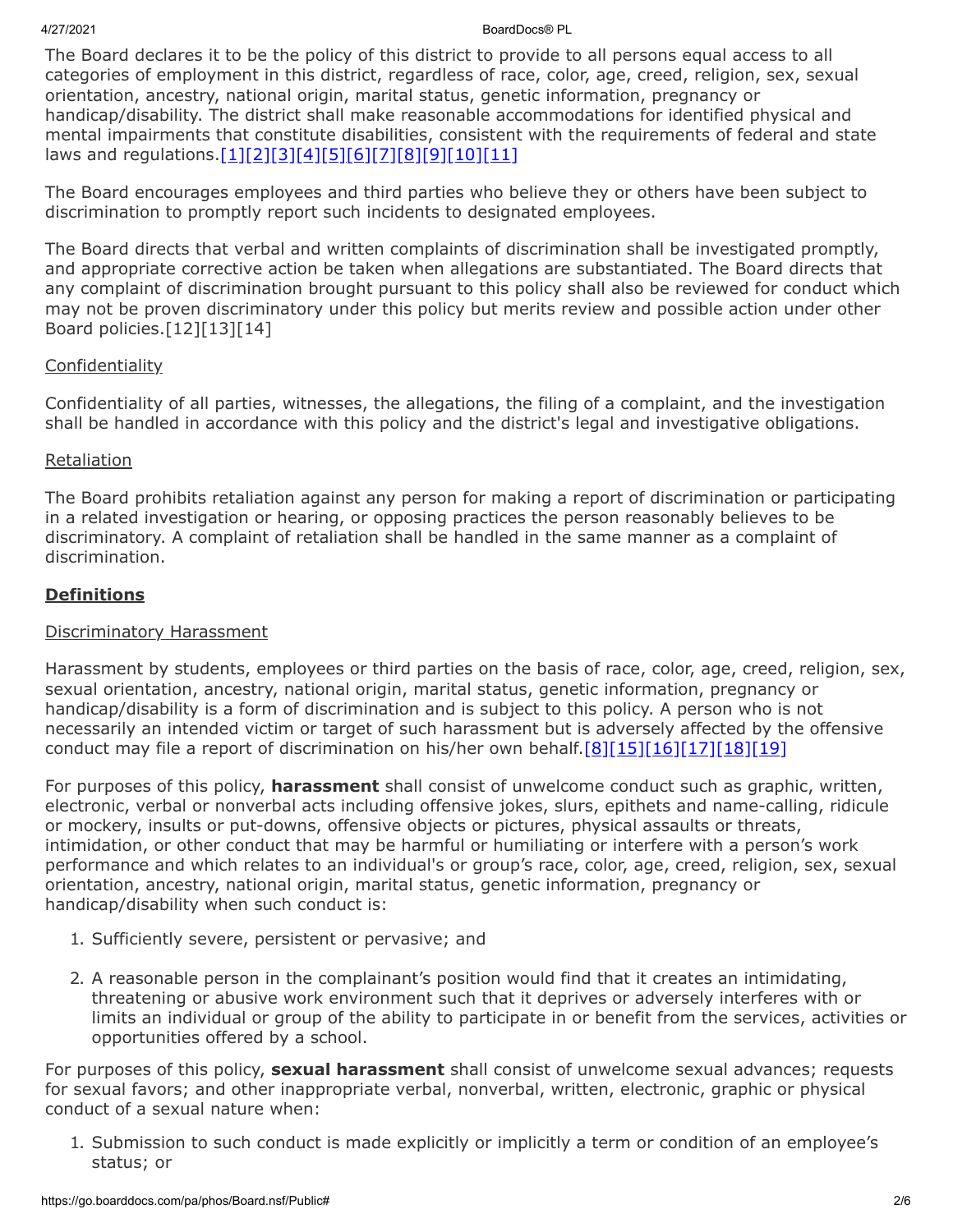- 2. Submission to or rejection of such conduct is used as the basis for employment-related decisions affecting an employee; or
- 3. Such conduct is sufficiently severe, persistent or pervasive that a reasonable person in the complainant's position would find that it unreasonably interferes with the complainant's performance at work or otherwise creates an intimidating, hostile, or offensive working environment such that it alters the complainant's working conditions.

#### **Delegation of Responsibility**

In order to maintain a program of nondiscrimination practices that is in compliance with applicable laws and regulations, the Board designates the

{X} Human Resources Director

 $\{ \}$  Other  $\_\_$ 

as the district's Compliance Officer. All nondiscrimination notices or information shall include the position, office address, telephone number and email address of the Compliance Officer.

The Compliance Officer shall publish and disseminate this policy and complaint procedure at least annually to students, parents/guardians, employees and the public to notify them of where and how to initiate complaints under this policy.

The Compliance Officer shall be responsible to ensure adequate nondiscrimination procedures are in place, to recommend new procedures or modifications to procedures and to monitor the implementation of nondiscrimination procedures in the following areas:

- 1. Review Review of personnel practices and actions for discriminatory bias and compliance with laws against discrimination to include monitoring and recommending corrective measures when appropriate to written position qualifications, job descriptions and essential job functions; recruitment materials and practices; procedures for screening applicants; application and interviewing practices for hiring and promotions; district designed performance evaluations; review of planned employee demotions, non-renewal of contracts, and proposed employee disciplinary actions up to and including termination.
- 2. Training Provision of training for supervisors and staff to prevent, identify and alleviate problems of employment discrimination.
- 3. Resources Maintain and provide information to staff on resources available to alleged victims in addition to the school complaint procedure such as making reports to the police, available assistance from domestic violence or rape crisis programs, and community health resources including counseling resources.
- 4. Complaints Monitor and provide technical assistance to building principals or designees in processing complaints.

The building principal or supervisor shall be responsible to promptly complete the following duties upon receipt of a report of discrimination or retaliation from employees or third parties:

- 1. If the building principal or supervisor is the subject of the complaint, refer the complainant to the Compliance Officer to carry out these responsibilities.
- 2. Inform the employee or third party about this policy including the right to an investigation of both verbal and written complaints of discrimination.
- 3. Provide relevant information on resources available in addition to the school complaint procedure such as making reports to the police, available assistance from domestic violence and rape crisis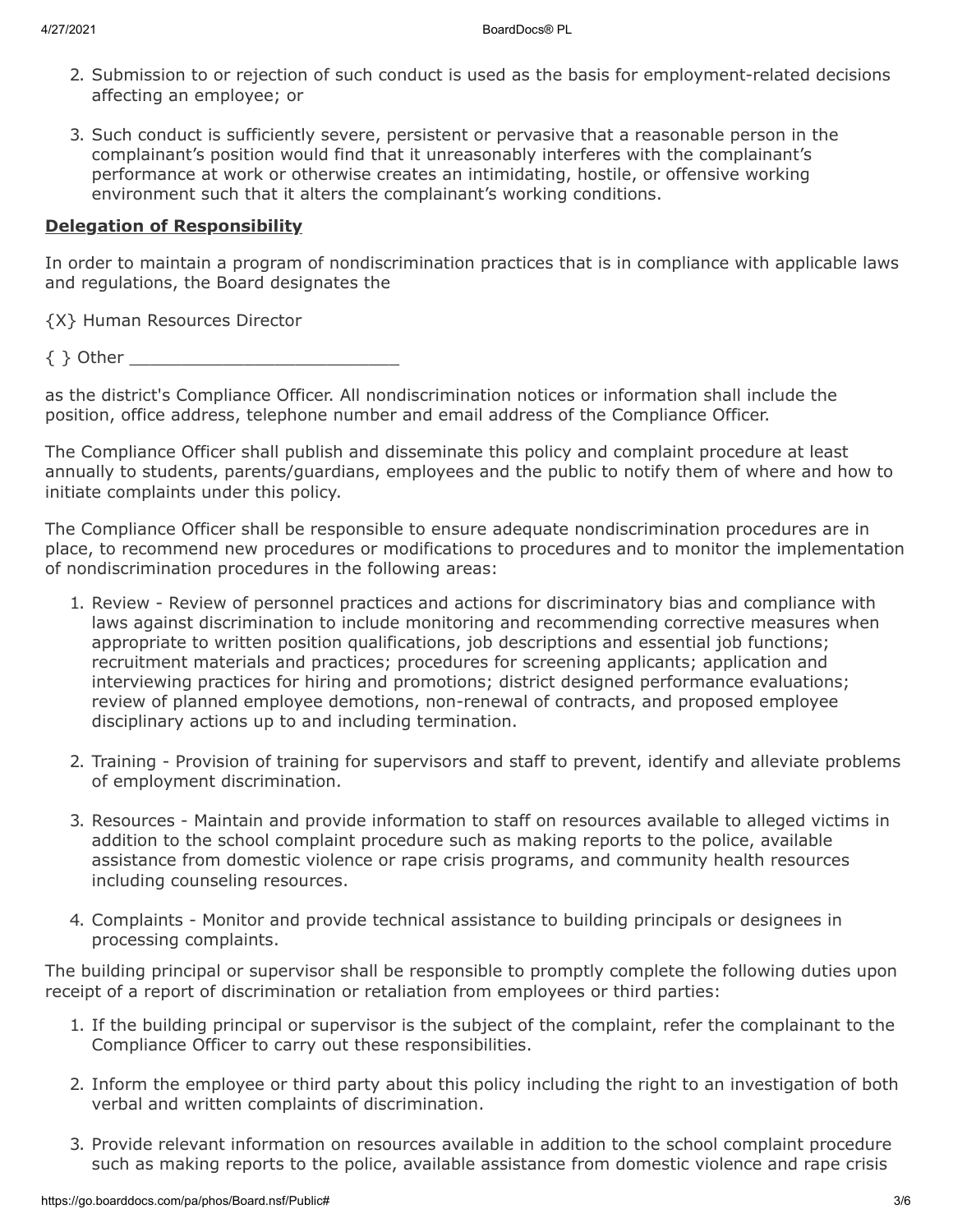programs, and community health resources including counseling resources.

- 4. Immediately notify the Compliance Officer of the complaint. The Compliance Officer shall assess whether the investigation should be conducted by the building principal, another employee, the Compliance Officer or an attorney and shall promptly assign the investigation to that individual.
- 5. After consideration of the allegations and in consultation with the Compliance Officer and other appropriate individuals, promptly implement interim measures as appropriate to protect the complainant and others as necessary from violation of this policy during the course of the investigation.

## **Guidelines**

Complaint Procedure – Employee/Third Party

#### **Step 1 – Reporting**

An employee or third party who believes s/he has been subject to conduct by any student, employee or third party that constitutes a violation of this policy is encouraged to immediately report the matter to the building principal or supervisor. Any person with knowledge of conduct which may violate this policy is encouraged to immediately report the matter to the building principal or supervisor.

If the building principal or supervisor is the subject of a complaint, the employee or third party shall report the incident directly to the Compliance Officer. The complainant or reporting employee may be encouraged to use the district's report form, available from the building principal, supervisor or Compliance Officer, or to put the complaint in writing; however, oral complaints shall be accepted, documented and the procedures of this policy implemented. The person accepting the verbal or written complaint may provide factual information on the complaint and the investigative process, the impact of choosing to seek confidentiality and the right to file criminal charges. In all other respects, the person accepting the complaint shall handle the report objectively, neutrally and professionally, setting aside personal biases that might favor or disfavor the complainant or those accused of a violation of this policy.

#### **Step 2 – Investigation**

#### **The Compliance Officer shall ensure that the individual assigned to investigate the complaint has an appropriate understanding of the relevant laws pertaining to discrimination issues and this policy and how to conduct investigations.**

The investigator shall work with the Compliance Officer to assess the anticipated scope of the investigation, who needs to be interviewed and what records may be relevant to the investigation.

The investigator shall conduct an adequate, reliable and impartial investigation. The complainant and the accused **may suggest additional** witnesses and **provide** other evidence during the course of the investigation. When the initial complaint involves allegations relating to conduct which took place outside of school or school-sponsored activities, the investigation may include inquiries related to these allegations to determine whether they resulted in continuing effects such as harassment in school settings.

The investigation may consist of individual interviews with the complainant, the accused, and others with knowledge relative to the allegations. The investigator may also evaluate any other information and materials relevant to the investigation. The person reporting the alleged discrimination, parties, parents/guardians and witnesses shall be informed of the prohibition against retaliation for anyone's participation in the process and that conduct believed to be retaliatory should be reported. All individuals providing statements or other information or participating in the investigation shall be instructed to keep the matter confidential and to report any concerns about confidentiality to the investigator.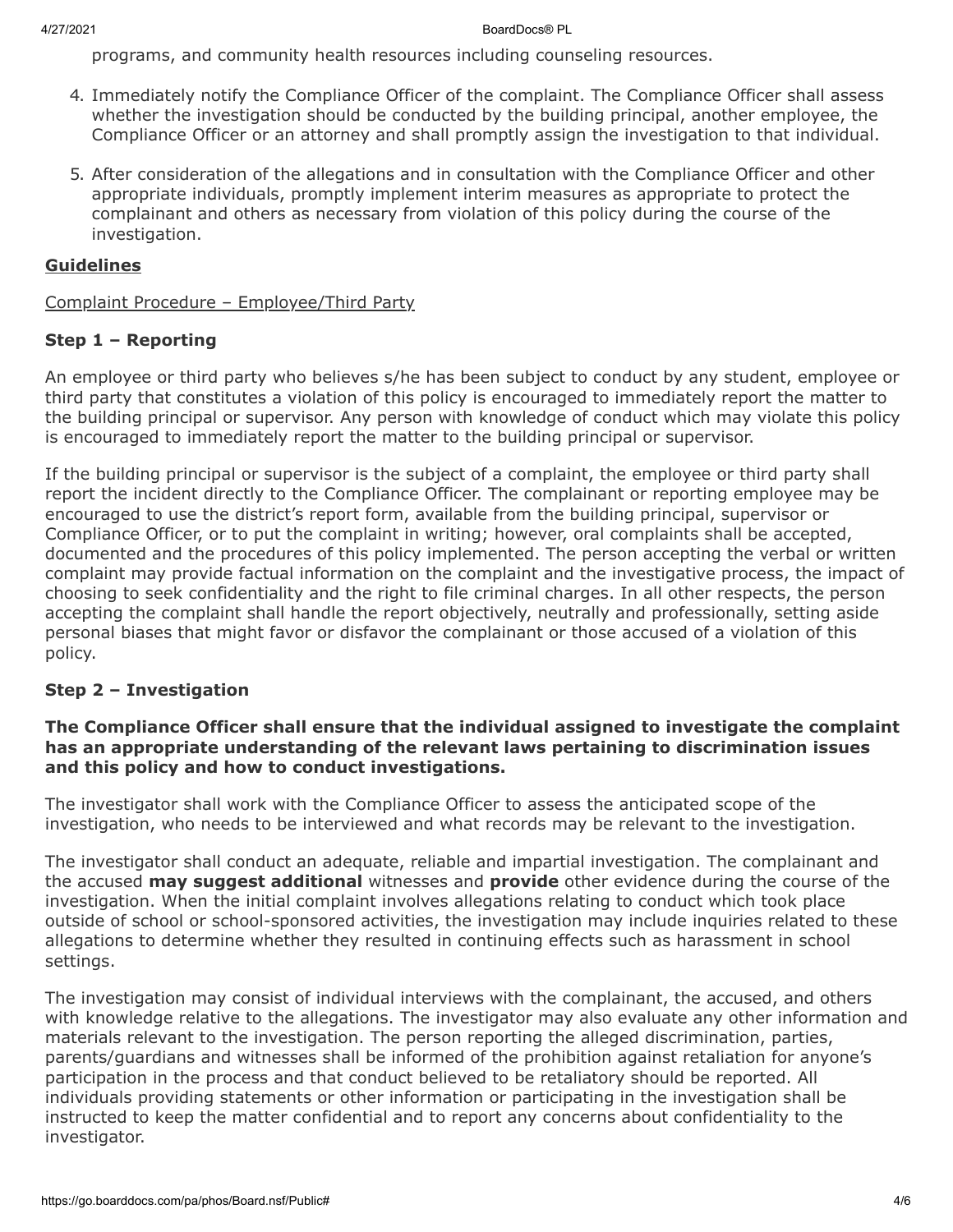If the investigation reveals that the conduct being investigated may involve a violation of criminal law, the investigator shall promptly notify the Compliance Officer, who shall promptly inform law enforcement authorities about the allegations.**[13[\]\[20\]\[](http://www.legis.state.pa.us/cfdocs/legis/LI/consCheck.cfm?txtType=HTM&ttl=18&div=0&chpt=27&sctn=9&subsctn=0)21]**

The obligation to conduct this investigation shall not be negated by the fact that a criminal or child protective services investigation of the allegations is pending or has been concluded. The investigator should coordinate with any other ongoing investigations of the allegations, including agreeing to requests for a short delay in fulfilling the district's investigative responsibilities during the fact-finding portion of a criminal or child protective services investigation. Such delays shall not extend beyond the time necessary to prevent interference with or disruption of the criminal or child protective services investigation.

# **Step 3 – Investigative Report**

The investigator shall prepare and submit a written report to the Compliance Officer within twenty (20) days of the initial report of alleged discrimination, unless the nature of the allegations, anticipated extent of the investigation or the availability of witnesses requires the investigator and the Compliance Officer to establish a different due date. The parties shall be notified of the anticipated date the investigative report will be completed and of any changes to the anticipated due date during the course of the investigation.

The report shall include a summary of the investigation, a determination of whether the complaint has been substantiated as factual, the information and evaluation that formed the basis for this determination, whether the conduct violated this policy and any other violation of law or Board policy which may warrant further district action, and a recommended disposition of the complaint. An investigation into discriminatory harassment or sexual harassment shall consider the record as a whole and the totality of circumstances in determining whether a violation of this policy has occurred, recognizing that persistent and pervasive conduct, when taken together, may be a violation even when the separate incidents are not severe.

The complainant and the accused shall be informed of the outcome of the investigation, **for example, whether the investigator believes the allegations to be founded or unfounded,** within a reasonable time of the submission of the written report. The accused shall not be notified of the individual remedies offered or provided to the complainant.

#### **Step 4 – District Action**

If the investigation results in a finding that some or all of the allegations of the complaint are established and constitute a violation of this policy, the district shall take prompt, corrective action designed to ensure that such conduct ceases and that no retaliation occurs. The district shall promptly take appropriate steps to prevent the recurrence of the prohibited conduct and to address the discriminatory effect the prohibited conduct had on the complainant and the school or school program environment. District staff shall document the corrective action taken and, where not prohibited by law, inform the complainant. The Compliance Officer shall follow up by assessing the effectiveness of the corrective action at reasonable intervals.

If an investigation results in a finding that a different law or Board policy was violated separately from or in addition to violations of this policy, or that there are circumstances warranting further action, such matters shall be addressed at the conclusion of this investigation or through disciplinary or other appropriate referrals where further evaluation or investigation is necessary.

Disciplinary actions shall be consistent with Board policies and administrative regulations, district procedures, applicable collective bargaining agreements, and state and federal laws.

#### Appeal Procedure

1. If the complainant or the accused is not satisfied with a finding made pursuant to the policy or with recommended corrective action, s/he may submit a written appeal to the Compliance Officer within fifteen (15) days. If the Compliance Officer investigated the complaint, such appeal shall be